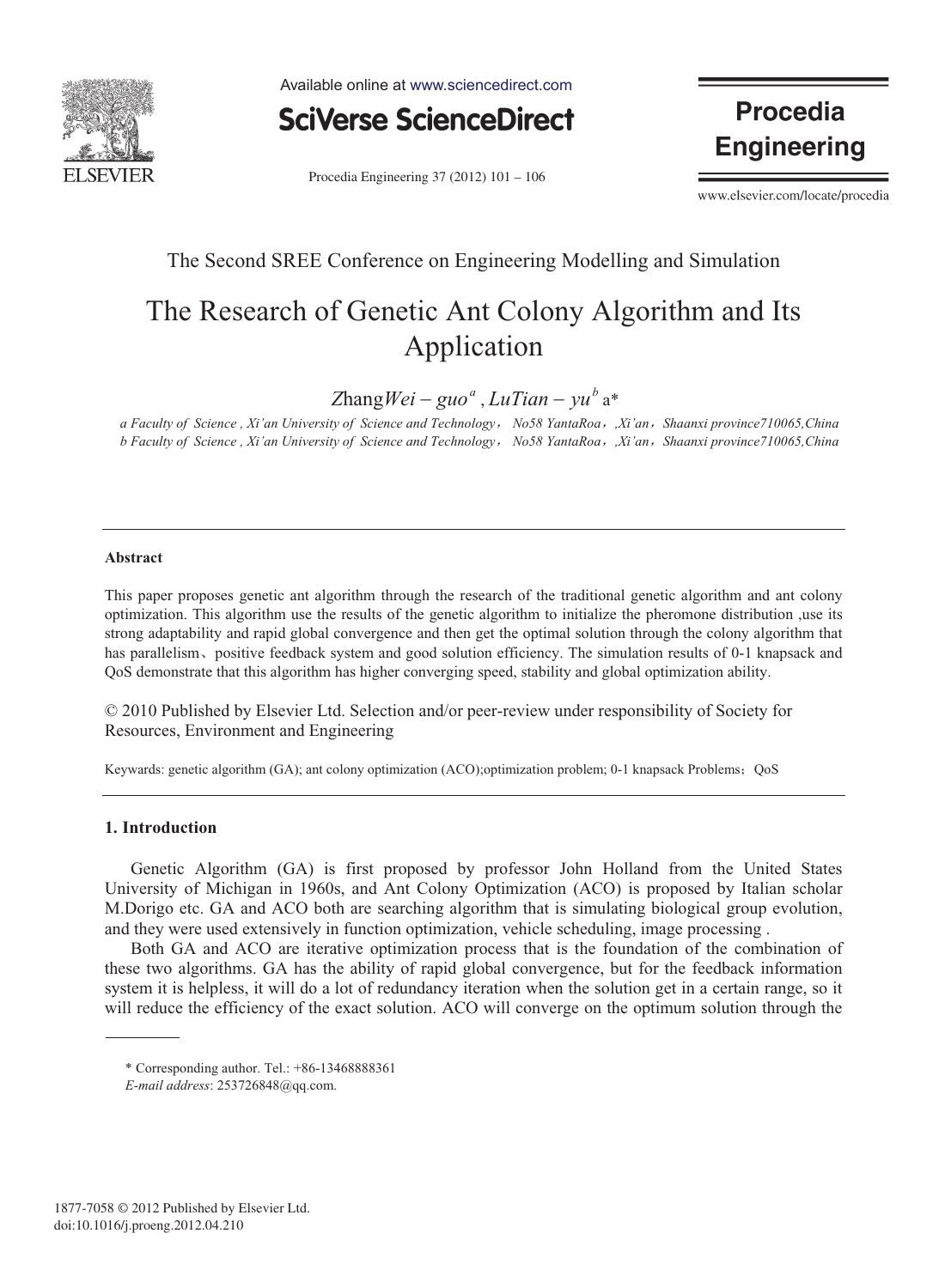accumulation and update of information pheromone.Because it has the ability of parallel processing and global searching. But due to the lack of early pheromone, the solution speed is low.

In order to overcome the defects of the two algorithms, on the basis of complementary advantages to propose a kind of genetic ant colony algorithm. First, use the results of GA to initialize the pheromone distribution of the relevant issues. Then, according to the parallel processing and global searching of ACO to get the optimal solution. So form a heuristic method genetic ant algorithm that has higher efficiency of time and solution than ACO and GA.

#### **2. The Determination of Fusion Time of GA and ACO**

In order to combine GA and ACO better, genetic ant algorithm need to set up a control function of GA, through calculate the evolution rate of the offspring groups, to control the iterations of GA ,that can ensure GA and ACO fusion at the right time.

Define a control function of GA  $_{c^{l+1} = \sqrt{\overline{C(T)_{l+1}}}}$  $c_G^{l+1} = \frac{\overline{c(T)}_{l+1}}{(c(T))_l^3}$ , where  $\overline{c(T)}_l$  is the average value of the group after *l* 

iteration of GA,  $1 \le l \le N_G$ ,  $N_G$  is the maximum iterations of GA.Statistics the value of  $C_G^{l+1}$  in the iterative process of GA, if  $c_G^{l+1}$  are less than 3% for three generations, it will show the optimizing speed of GA is low, so we can terminate GA and get into ACO. Figure 1 is the flow chart of the genetic ant colony algorithm.



Fig. 1.The flow chart of the genetic ant colony algorithm.

#### **3. Optimization Testing of the Genetic Ant Colony Algorithm**

#### *3.1. Description of 0-1 knapsack Problems(KPs)*

We are given a set of *n* items, each item *i* having an integer profit  $p_i$  and an integer weight  $w_i$  $(i = 1, 2, \dots, n)$ . The problem is to choose a subset of the items such that their overall profit is